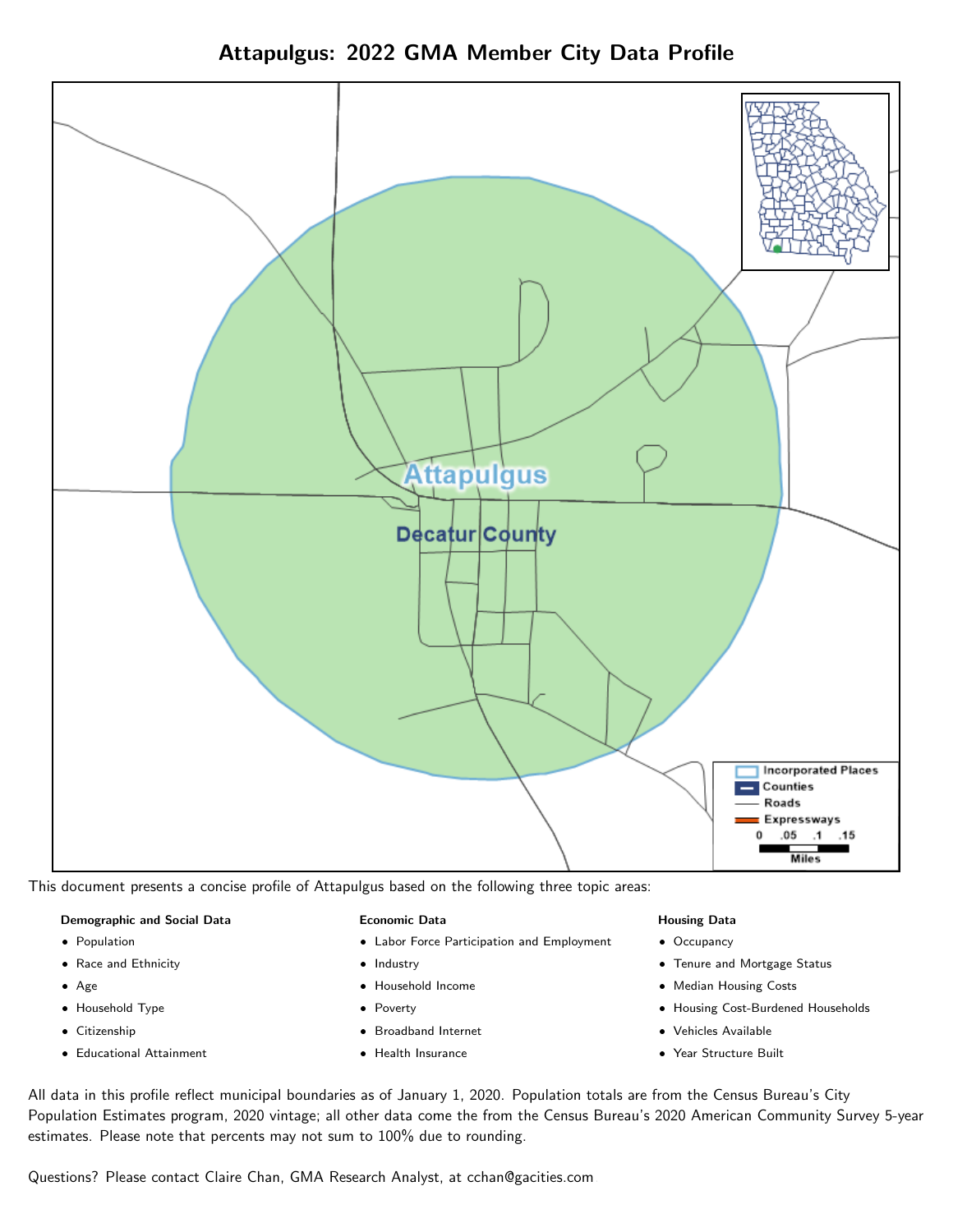# Attapulgus: Demographic and Social





# **Citizenship**



Source: American Community Survey, 2020 5-year estimates, table B05002 Source: American Community Survey, 2020 5-year estimates, table B15002

### Race and Ethnicity



Source: U.S. Census Bureau, City Population Estimates, 2020 vintage Source: American Community Survey, 2020 5-year estimates, table B03002

## Household Type



Source: American Community Survey, 2020 5-year estimates, table B01001 Source: American Community Survey, 2020 5-year estimates, table B11001

### Educational Attainment



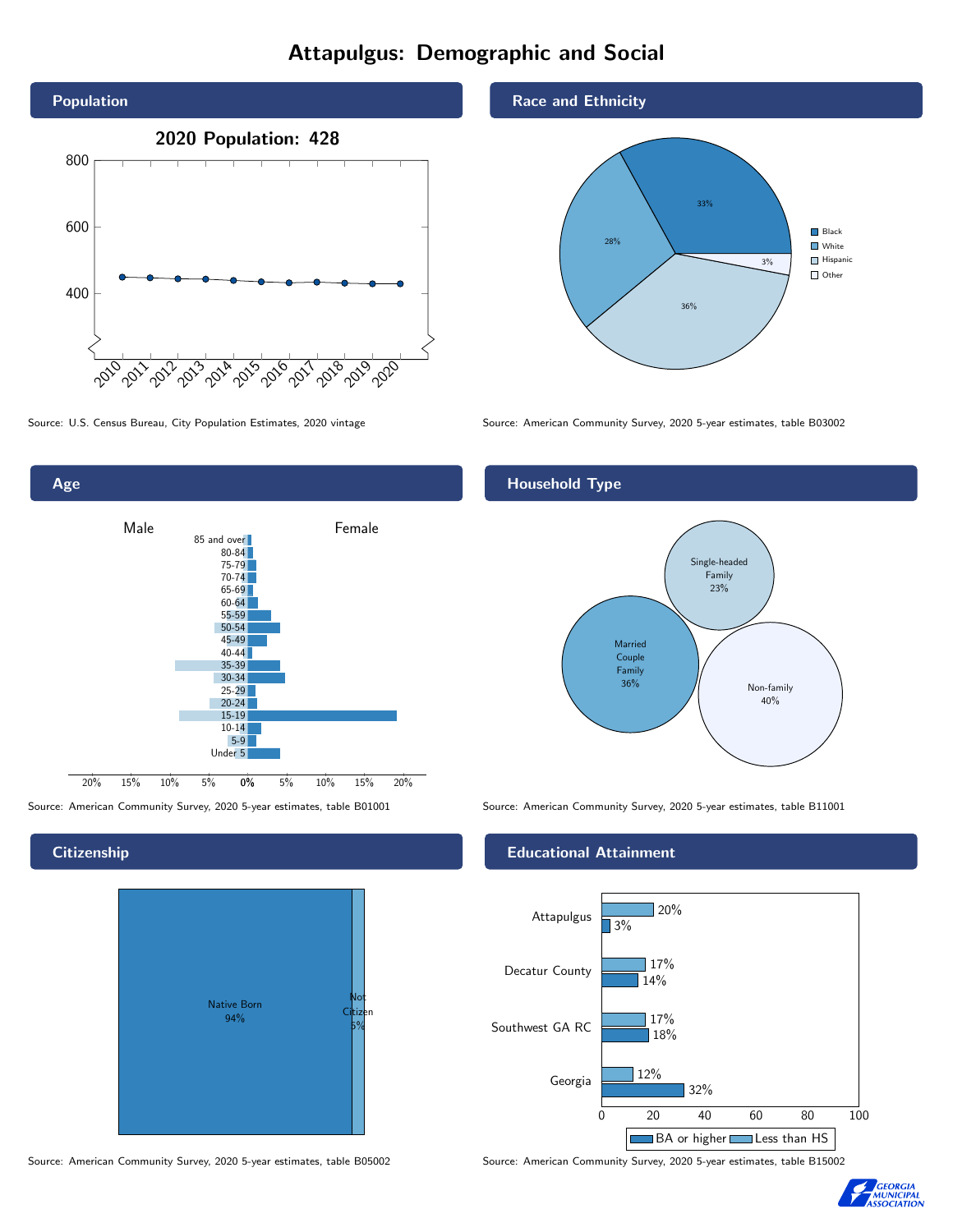# Attapulgus: Economic



Source: American Community Survey, 2020 5-year estimates, table B23001 Note: Unemployment rate is based upon the civilian labor force.

### Industry

| Agriculture, forestry, fishing and hunting, and mining      | 9%    |
|-------------------------------------------------------------|-------|
| Construction                                                | 8%    |
| Manufacturing                                               | 16%   |
| <b>Wholesale Trade</b>                                      | 6%    |
| Retail Trade                                                | 3%    |
| Transportation and warehousing, and utilities               | 3%    |
| Information                                                 | 19%   |
| Finance and insurance, real estate, rental, leasing         | 3%    |
| Professional, scientific, mgt, administrative, waste mgt    | 8%    |
| Educational services, and health care and social assistance | 20%   |
| Arts, entertainment, recreation, accommodation, food        | $1\%$ |
| service                                                     |       |
| Other services, except public administration                | 2%    |
| Public administration                                       | $0\%$ |
|                                                             |       |

Source: American Community Survey, 2020 5-year estimates, table C24030



Source: American Community Survey, 2020 5-year estimates, tables B19013 and B19025 Source: American Community Survey, 2020 5-year estimates, table B17010

Broadband Internet No 43% Yes 57%

#### Health Insurance



Source: American Community Survey, 2020 5-year estimates, table B28002 Source: American Community Survey, 2020 5-year estimates, table B18135



### Poverty